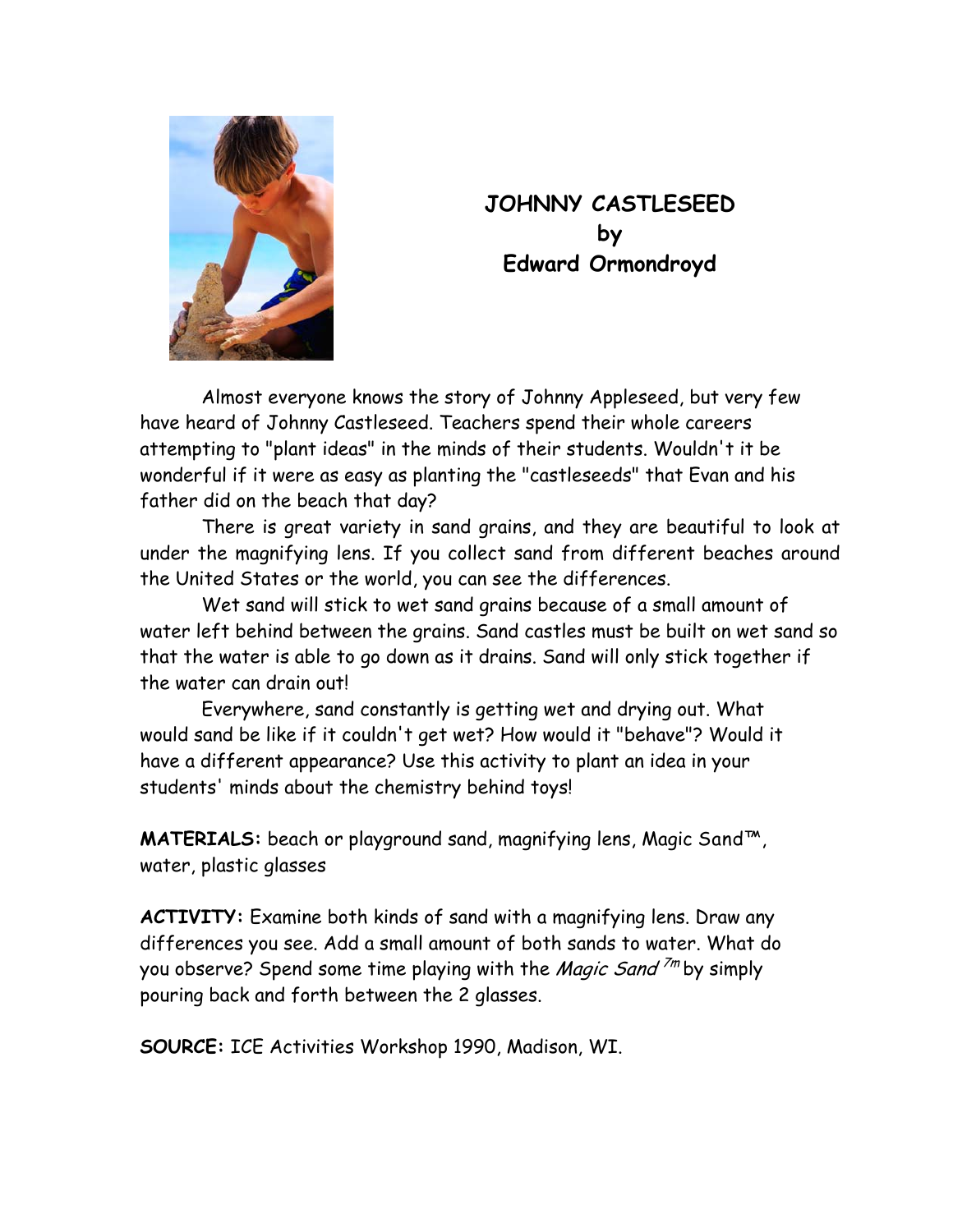**STANDARDS: BSL:** 1.3, 1.7, 3.2, 4.6, 4.8, 8.1, 11.1, 2.1 **NCTM:** none **SCS:** A1, B1, D1, H2

 **EXPLANATION:** Beach sand is hydrophilic (water-loving) and Magic SandTM is hydrophobic (water-fearing). Magic Sand  $TM$  has been treated with a chemical similar to Scotchguard™.

**Source of Magic Sand™:** Educational Innovations, Inc.: 1-888-912-7474. Online: [www.teachersource.com](http://www.teachersource.com/)

Ormondroyd, Edward. Johnny Castleseed. Parnassus Press, 1985, ISBN 0-395- 47947-9.

## **TEACHER NOTES:**

This activity could be used when teaching Earth Science and/or Ecology. MAGIC SAND is made from regular sand which has been dyed and then coated with a hydrophobic chemical. Hydrophobic means "scared of water" so a hydrophobic chemical is a chemical which is "scared" of water. While chemicals don' t exhibit emotions, it is possible to think of chemicals which don't seem to combine easily with water. Oil, for example, is a hydrophobic chemical. Pour a little oil in a cup of water and it just floats on the surface. MAGIC SAND works just the same way, except that MAGIC SAND sinks! The coating on the outside of the MAGIC SAND pushes the water away. Take MAGIC SAND out of the water and it is perfectly dry!

Try This...

Fill a small cup or bowl with water.

 Sprinkle MAGIC SAND on the surface of the water until it covers the surface.

 Slowly touch the surface of the water and dip the tip of your finger into the water. Take your finger out and it is perfectly dry!

Try This...

Pour a couple of spoonfuls of MAGIC SAND into a small cup or bowl of water.